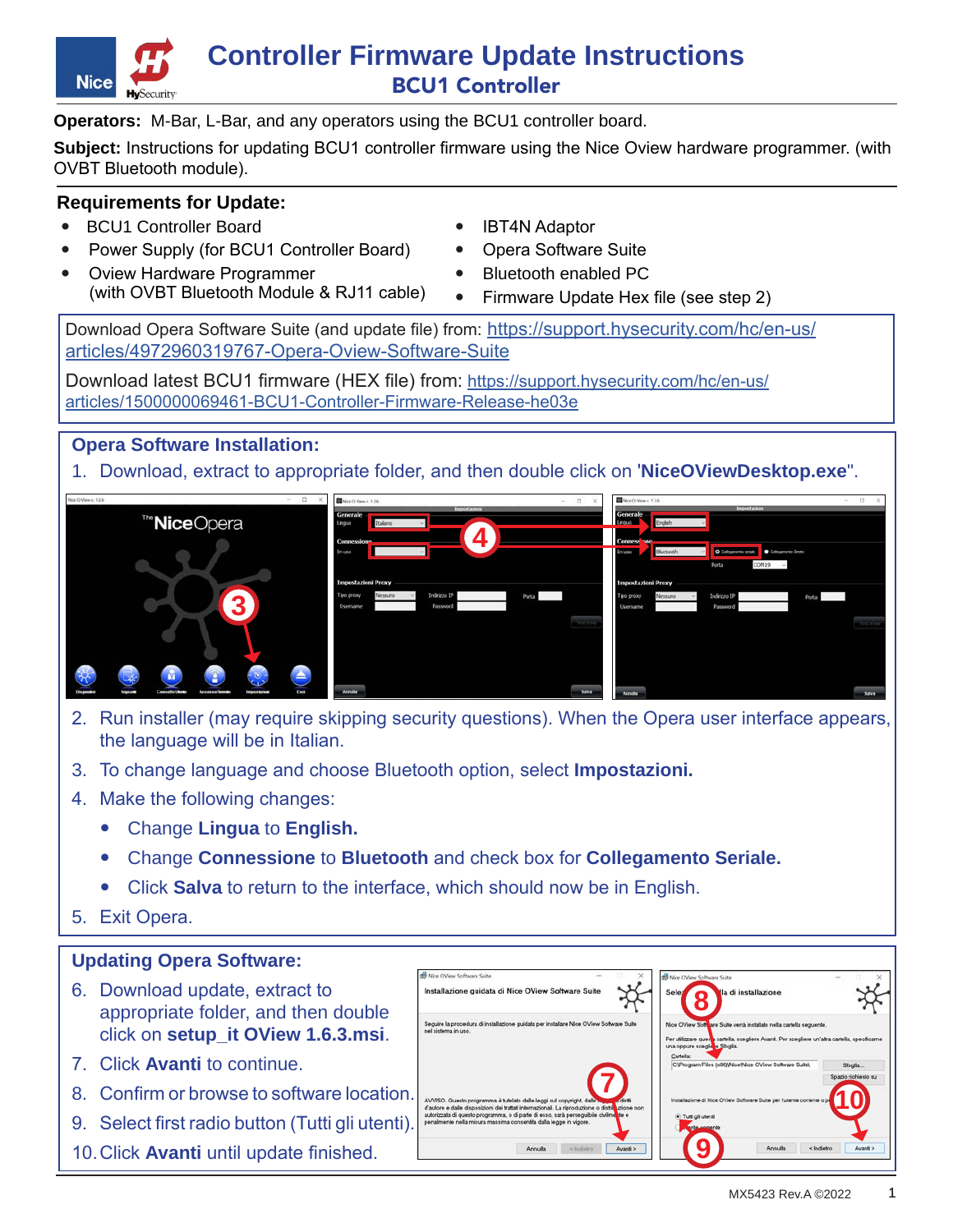

### **BCU1 Firmware Update Procedure:**

- 11. Turn on PC and enable Bluetooth reception.
- 12. The most recent \*.hex file should be downloaded from [https://support.hysecurity.com/hc/en-us/](https://support.hysecurity.com/hc/en-us/articles/1500000069461-BCU1-Controller-Firmware-Release-he03) [articles/1500000069461-BCU1-Controller-Firmware-Release-he03e](https://support.hysecurity.com/hc/en-us/articles/1500000069461-BCU1-Controller-Firmware-Release-he03) and saved locally to your PC.
- 13. Connect the IBT4N connector adaptor to the control board (Fig-1).
- 14. Using the supplied RJ11 cable, connect the Oview programmer to IBT4N connector on the BCU1 control board (Fig-1). This will power up the Oview unit when power is applied to the BCU1 controller board.
- 15. Connect an appropriate power source to the BCU1 controller board.



**Fig-1: BCU1 Controller Update Setup**

- 16. After the Oview programmer powers up, check PC Bluetooth status to ensure a connection between Oview and PC. After the first Bluetooth connection, the PC should thereafter automatically connect to the Oview programmer.
- 17. If not already done, download, install, set, and update the Opera Software Suite per Steps 1 through 10.
- 18. Launch the Opera software and select the "**Devices**" icon in Opera interface to display Device List **Window**